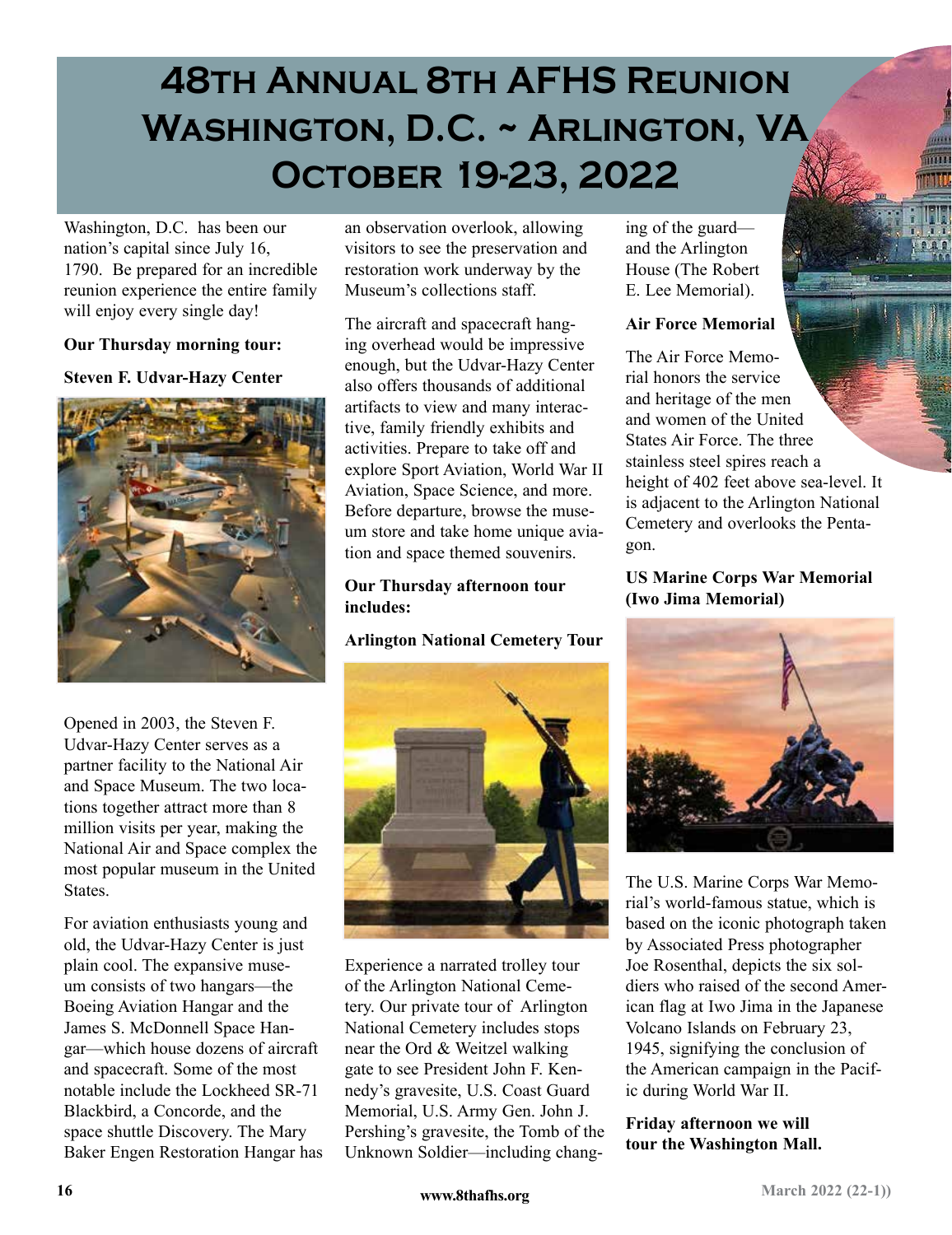#### **Some of the highlights include:**

#### **Vietnam Veterans Memorial**

This memorial honors member of the U.S. armed forces who fought, died in service or were listed MIA during the Vietnam War. It is divided into three separate parts; the Three Soldiers statue, the Vietnam Women's Memorial, and the wellknown Vietnam Veterans Memorial Wall. Controversy



surrounded the memorial's unconventional design for its dark color and lack of decoration, but it quickly became a place of grieving, pilgrimage and healing. Today it stands as one of the most visited and moving memorials on the National Mall, as visitors have made a tradition of leaving mementos, letters and photographs of loved ones lost in the war.

### **Korean War Veterans Memorial**

The Korean War Veterans Memorial was dedicated in 1995, on the 42nd anniversary of the armistice that ended the conflict. The memorial consists of 19 statues of soldiers representing a squad on patrol, drawn from each branch of the Armed Forces. The 19 figures create a reflection on the wall, symbolizing the border between North and South Korea: the 38th parallel. Alongside the soldiers stands the Mural Wall

with more than 2,400 photographs of men, women, and dogs who served in Korea.

#### **Pershing Park/World War I Memorial**

The American flag was raised over the World War I Memorial for the first time on Friday, April 16, 2021, at the formal unveiling of the memorial that honors the 4.7 million Americans who served their nation in World War I, including 116,516 who made the supreme sacrifice. Built by the United States World War I Centennial Commission and designed by architect Joseph Weishaar, the new memorial incorporates the existing memorial to Gen. John J. Pershing, commander of the American Expeditionary Forces during the war.

#### **For a change of pace, on Saturday our tour will take you to:**

#### **Old Town Alexandria**

On the Potomac River within eyesight of Washington, D.C., Alexandria, VA, is nationally recognized for its rich history and beautifully preserved 18th and 19th century architecture. Named a Top 3 Best Small City in the U.S. 2021 by the Condé Nast Traveler Readers' Choice Awards and one of the South's Best Cities 2020 by Southern Living, Alexandria hums with a cosmopolitan feel and a walkable lifestyle—a welcoming weekend escape next to our nation's capital. A nationally designated historic district founded in 1749, Old Town Alexandria is home to more than 200 independent restaurants and boutiques alongside



**World War II Memorial**

The National World War II Memorial, which honors the spirit and sacrifice of the 16 million men and women who served overseas and the more than 400,000 who perished, opened to the public in April 2004. The memorial built to celebrate the the heroes of the Greatest Generation remains one of the most visited sites on the National Mall, with more than 4.2 million visits in 2014. Each year, more than 300 Honor Flights bring World War II veterans, as well as those who served in the Korean and Vietnam wars, to the memorials dedicated to their service.

lunch at any of the numerous restaurants or bistros.

Busses will return you to the hotel in plenty of time to get ready for our evening Gala!

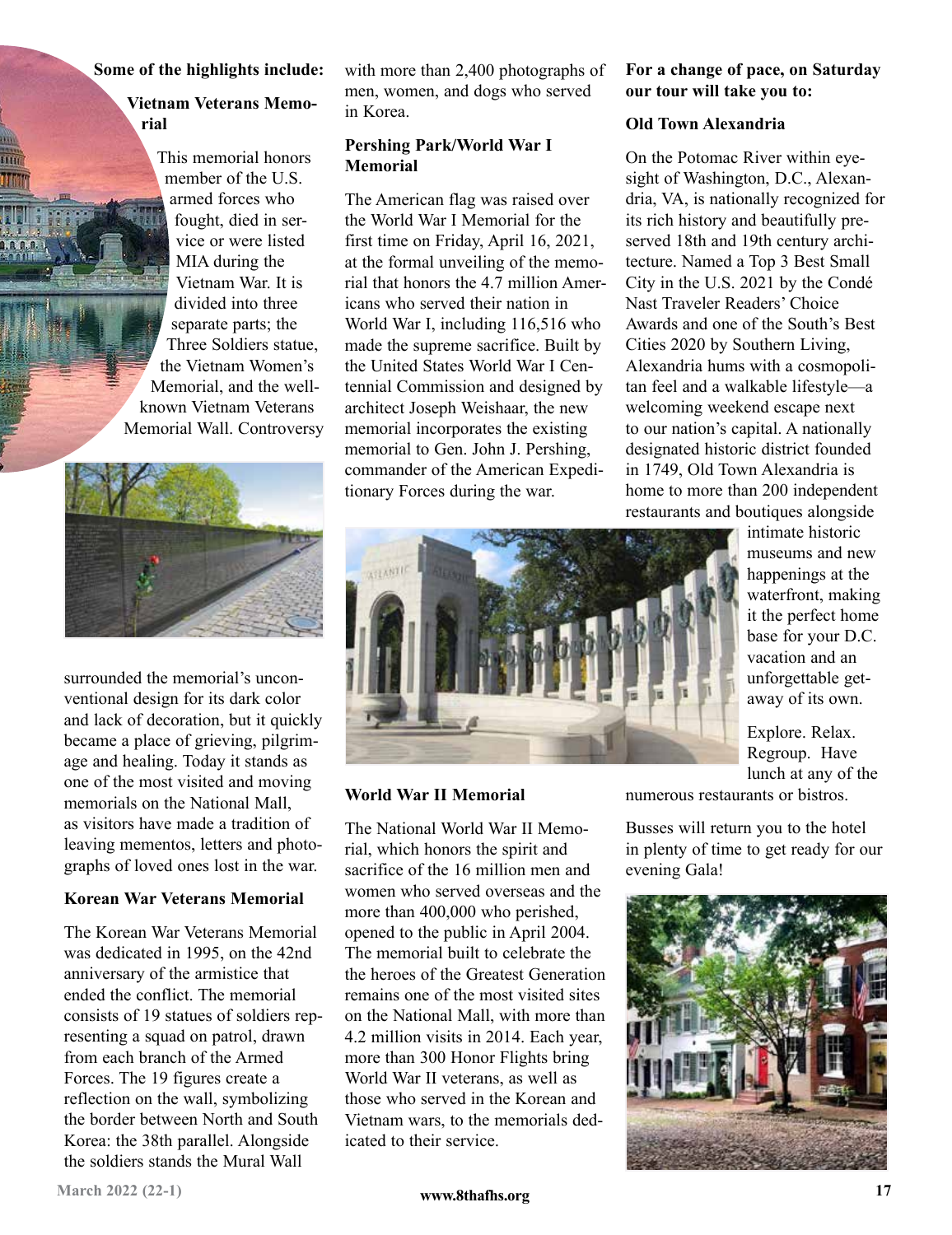

**48th Annual 8th AFHS REUNION**

**Crystal Gateway Marriott, Arlington, VA**

**October 19-23, 2022**

## REGISTRATION INSTRUCTIONS STOP!

### **RESERVE YOUR HOTEL ROOM** *FIRST!*

The reunion hotel has a liberal cancellation policy—in the event you are unable to attend the reunion, you will be able to cancel your reservation without penalty within 48 hours of your scheduled check-in time. However, if you wait until the last minute to book your room reservation, you may not receive the reunion rate or rooms may no longer be available at the reunion hotel.

*Canceling your hotel reservation does NOT cancel your reunion activities.*

### **COMPLETE THE REGISTRATION FORM**

Please fill out the registration form completely.

- $\Rightarrow$  Fill out your name as you wish it to be on your name tag—and for up to 3 guests registering with you. The principle attendee MUST be a current member of the Society to register for the reunion. You may JOIN and/or RENEW directly on the registration form. If you are a veteran, and/or affiliated with a bomb or fighter group, please indicate which group.
- $\Rightarrow$  ALL meals are priced separately. Breakfast/Brunch Buffet will be served beginning on Thursday, October 20, thru Sunday, October 23. Be sure and select your choice of entrée if you plan on attending the Saturday evening gala.
- $\Rightarrow$  There are four [4] tour options available during the reunion. Please read the information [here in this issue] on each tour and then make your selection on the form.

### **MAIL IN YOUR REGISTRATION FORM**

Once you have completed your registration form, please total up the amount owed and include a check, money order, or complete the credit card information on the form, payable to the **8th AFHS** and mail to:

#### **8th AFHS 68 Kimberlys Way Jasper, GA 30143-4769**

Or you may **SCAN** your registration form if paying by credit card *[a 3% convenience fee will be added]* 

and then

### **EMAIL** to: **ManagingDirector@8thAFHS.org**

**ALL** registration forms **MUST** be received by **September 16, 2022** in order to guarantee your place. If you have any questions or problems in completing your registration, please contact:

**Debra Kujawa Managing Director 8th AFHS 912-748-8884 ManagingDirector@8thAFHS.org**  *ALL reunion information and forms are available on our website:* **8thAFHS.org**

**18** *www.8thafhs.org* **<b>18 March 2022 (22-1)**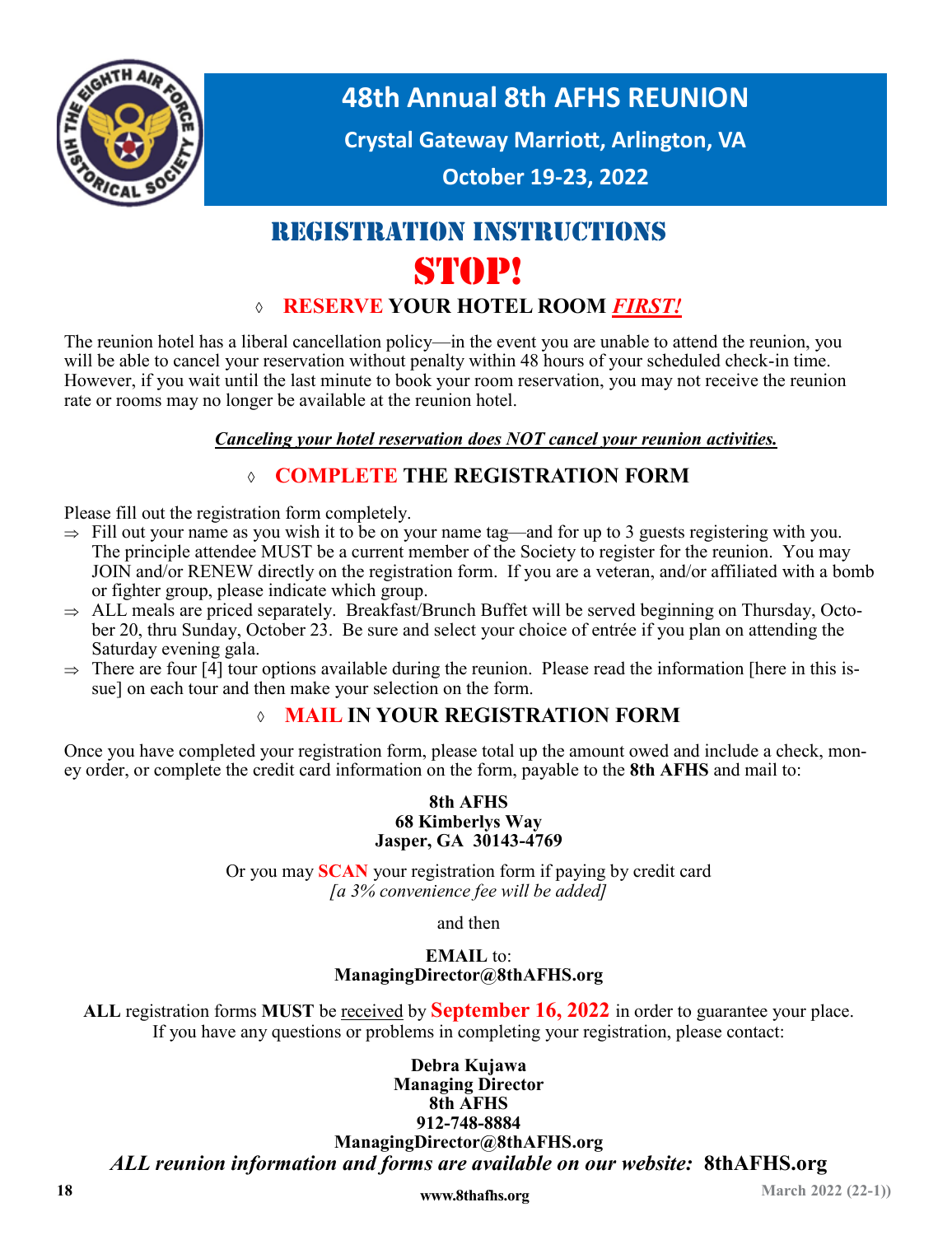

**48th Annual 8th AFHS REUNION Crystal Gateway Marriott, Arlington, VA October 19-23, 2022**

## **HOTEL RESERVATION INFORMATION (800) 393-3680**

**CLICK HERE-->** Book your group rate for 48th Annual Reunion Air Force Historical Society

### **(Reference '8th AFHS' for group rate)**

### **Location**

**The Crystal Gateway Marriott** is located at **1700 Richmond Highway, Arlington, VA, 22202**, and provides the perfect home base for your visit to the Washington, D.C. area. Ideally located in Arlington, VA, the hotel is near Reagan National Airport (DCA) & Washington, D.C. The exciting new National Landing development is close by as are Pentagon City, downtown Washington D.C., and Old Town Alexandria. All are easily accessible via the nearby Crystal City Metro. Stylishly refreshed hotel accommodations showcase deluxe bedding, Smart TVs, walk-in showers and city views. Challenge yourself to a workout in the expansive fitness center before dining at *15th & Eads*, the sophisticated American restaurant. You will be dazzled by the comprehensively transformed Arlington Ballroom, which can seat up to 2,100 guests. This hotel has it all.

### **Shuttle Service**

For those of you flying into the **Ronald Reagan Washington National Airport,** there is complimentary shuttle service to and from the airport to the hotel. To use the shuttle, go to the lower level, baggage claim. At this time the shuttle will pick up at door 4 and/or 7. Times are every 30 minutes at the quarter hour past and 15 minutes until the hour. The shuttle runs from 5am to midnight, daily. You do NOT need to call and/or reserve the shuttle.

### **If You Drive**

Self parking is \$39 per day in the underground garage, valet parking is \$45 per day.

| <b>RESERVATION INFORMATION</b>                                                                                                                                                                                                                                                                                                                                                                                                                                                                                             | <b>HOSPITALITY SUITES</b>                                                                                                                                                                                                                                                                                                                                                                                                                                                                                                                 |  |
|----------------------------------------------------------------------------------------------------------------------------------------------------------------------------------------------------------------------------------------------------------------------------------------------------------------------------------------------------------------------------------------------------------------------------------------------------------------------------------------------------------------------------|-------------------------------------------------------------------------------------------------------------------------------------------------------------------------------------------------------------------------------------------------------------------------------------------------------------------------------------------------------------------------------------------------------------------------------------------------------------------------------------------------------------------------------------------|--|
| <b>Group Name: 8th Air Force Historical Society</b><br><b>Reunion Dates: October 19-23, 2022</b><br><b>Rate:</b> \$198+14.25% Rates are offered 3 days prior<br>and 3 days post reunion based on availability.<br><b>Cut off Date: 9/28/2022</b><br><b>Cancellation Policy:</b> All reservations have a 48 hour<br>cancellation policy, or attendee will be charged one<br>night room rate plus tax.<br><b>WHEELCHAIR RENTALS</b><br>ScootAround: (888) 441-7575 or ScootAround.com<br><b>Reserve chair rentals early!</b> | <b>HOSPITALITY SUITES will be offered to groups</b><br>on a first come, first reserved basis.<br>The number of suites is limited, so we ask that you re-<br>serve your suite as soon as possible. Suites are located<br>throughout the hotel, but we will post location infor-<br>mation at the registration desk as to where each group is<br>located!<br><b>PLEASE</b> contact <b>ME</b> ASAP to reserve your suite!<br>Call or email ASAP:<br>Debra Kujawa<br><b>Managing Director</b><br>912-748-8884<br>ManagingDirector@8thAFHS.org |  |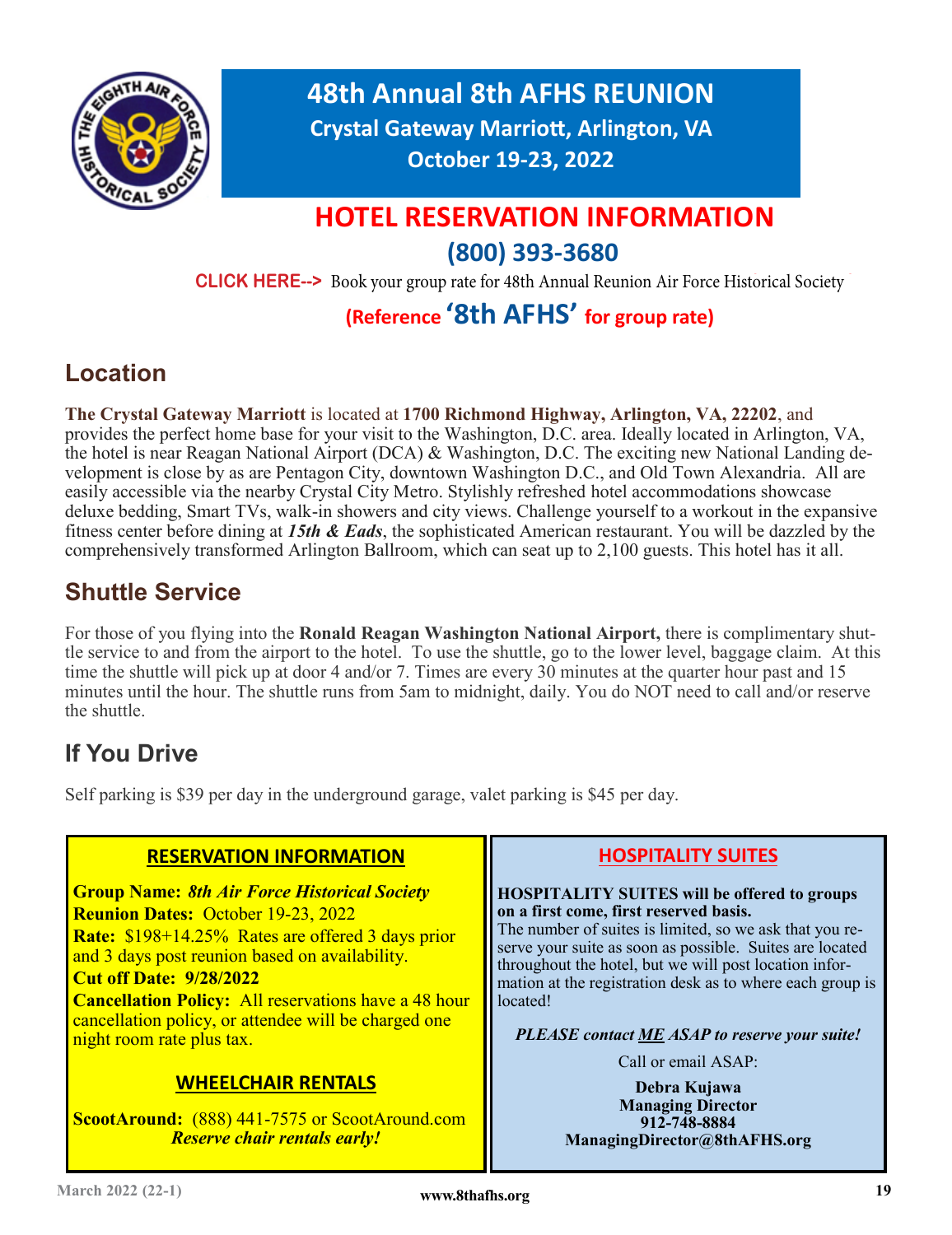

### **REUNION SCHEDULE 48th Annual 8th AFHS REUNION Crystal Gateway Marriott, Arlington, VA**

**October 19-23, 2022**

#### **Wednesday, October 19**

| $1:00 \text{pm} - 6:00 \text{pm}$<br>$6:00 \text{pm}$ - 7:00pm | Reunion Registration open<br>Welcome Reception, followed by dinner on your own |
|----------------------------------------------------------------|--------------------------------------------------------------------------------|
| $7:00 \text{pm} - 9:00 \text{pm}$                              | 8th AFHS Board Meeting                                                         |
| $7:00 \text{pm}$ - until                                       | Hospitality Suites remain open throughout reunion                              |
|                                                                | <b>Thursday, October 20</b>                                                    |
| $7:45am$ - 8:45am                                              | Breakfast/Brunch Buffet                                                        |
| $8:00am - 12:00pm$                                             | Reunion Registration open                                                      |
| $9:00$ am - 12:00pm                                            | <b>Steven F Udvar-Hazy Center Tour</b>                                         |
| $1:30 \text{pm} - 4:30 \text{pm}$                              | <b>Arlington Cemetery &amp; Memorials Tour</b>                                 |
| $6:00 \text{pm}$ - $9:00 \text{pm}$                            | Cash Bar Open                                                                  |
| 7:00 <sub>pm</sub><br>$-9:00 \text{pm}$                        | Buffet dinner and program: "Preserving a Legacy, the Footsteps of Bud Owens"   |
|                                                                | <b>Friday, October 21</b>                                                      |
| $7:45am$ - 8:45am                                              | Breakfast/Brunch Buffet                                                        |
| $8:00am$ - 12:00pm                                             | Reunion Registration TBD*                                                      |
| $9:30$ am - 11:00am                                            | <b>Group Meetings</b>                                                          |
| $12:30 \text{pm}$ - 4:30pm                                     | <b>Washington Mall, Memorials, &amp; Monuments Tour</b>                        |
| $6:00 \text{pm}$ - 9:00pm                                      | Cash Bar Open                                                                  |
| $7:00 \text{pm}$ - 9:00pm                                      | <b>Rendezvous Dinners</b>                                                      |
|                                                                | <b>Saturday, October 22</b>                                                    |
| $7:45am$ - 8:45am                                              | Breakfast/Brunch Buffet                                                        |
| $8:00am - 12:00pm$                                             | Reunion Registration TBD*                                                      |
| $8:45am - 10:15am$                                             | <b>General Membership Meeting</b>                                              |
| $12:00 \text{pm}$ - 4:00pm                                     | 8th AFHS Board Meeting                                                         |
| $11:00$ am - $3:30$ pm                                         | <b>Exploring Old Town Arlington, VA Tour</b>                                   |
| $1:00 \text{pm} - 6:00 \text{pm}$                              | Reunion Registration TBD*                                                      |
| $6:00 \text{pm}$ - $9:00 \text{pm}$                            | Cash Bar Open                                                                  |
| $7:00 \text{pm} - 10:00 \text{pm}$                             | <b>Gala Dinner and Program</b>                                                 |
|                                                                | <b>Sunday, October 23</b>                                                      |
| $7:30am - 8:30am$                                              | <b>Breakfast/Brunch Buffet</b>                                                 |
|                                                                |                                                                                |

### *\* TBD Registration may be closed during the time scheduled for certain tours. Please pick up registration packets at your earliest convenience.*

**\*It is important that you be in the bus boarding area at least ten [10] minutes prior to the scheduled departure times. All tours require a minimum of 45 participants, unless otherwise stated. Driver and Staff gratuities** *ARE* **included in the tour prices.**